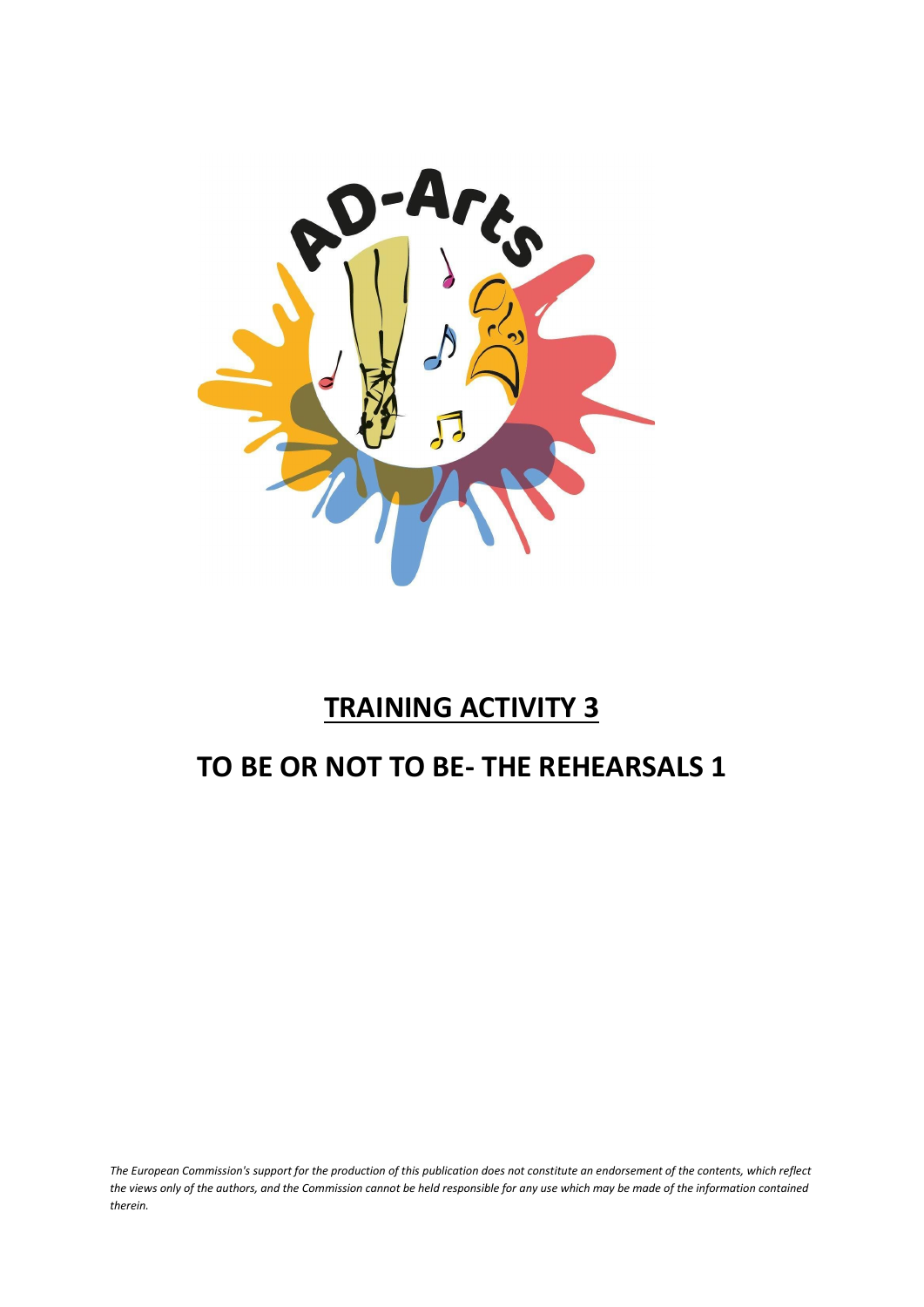



# **Description of the activity**

## **Objectives:**

- To improve the QoL of PwAD.
- To improve socialization of PwAD.
- Working gnosis.
- Distinguish their feelings (emotions).
- Encourage the physical activity
- To improve communication non-verbal.
- Encouraging their personal autonomy.
- Improving interpersonal relationships and their connections.

#### **Participants:**

- People with Alzheimer.
- Relatives
- Professionals.

### **Competences to be trained (relatives and professionals):**

- Having an ability to communicate with PwAD.
- Working in a team.
- Ability to deal with difficult or embarrassing situations.
- Knowledge of ICT tools.
- Support by professionals from CATs.
- Knowledge of dementia.
- Maturity and respectful manner.
- Willingness to learn new things about drama therapy.

#### **Competences to be trained (People with Mild-Moderate Alzheimer):**

- Willingness to learn.
- Accept support from trainers.
- Communication skills.
- Social skills.
- Motor functions.

#### **Training contents:** Drama Therapy for PwAD:

• Impacts on behavioural and emotional symptoms.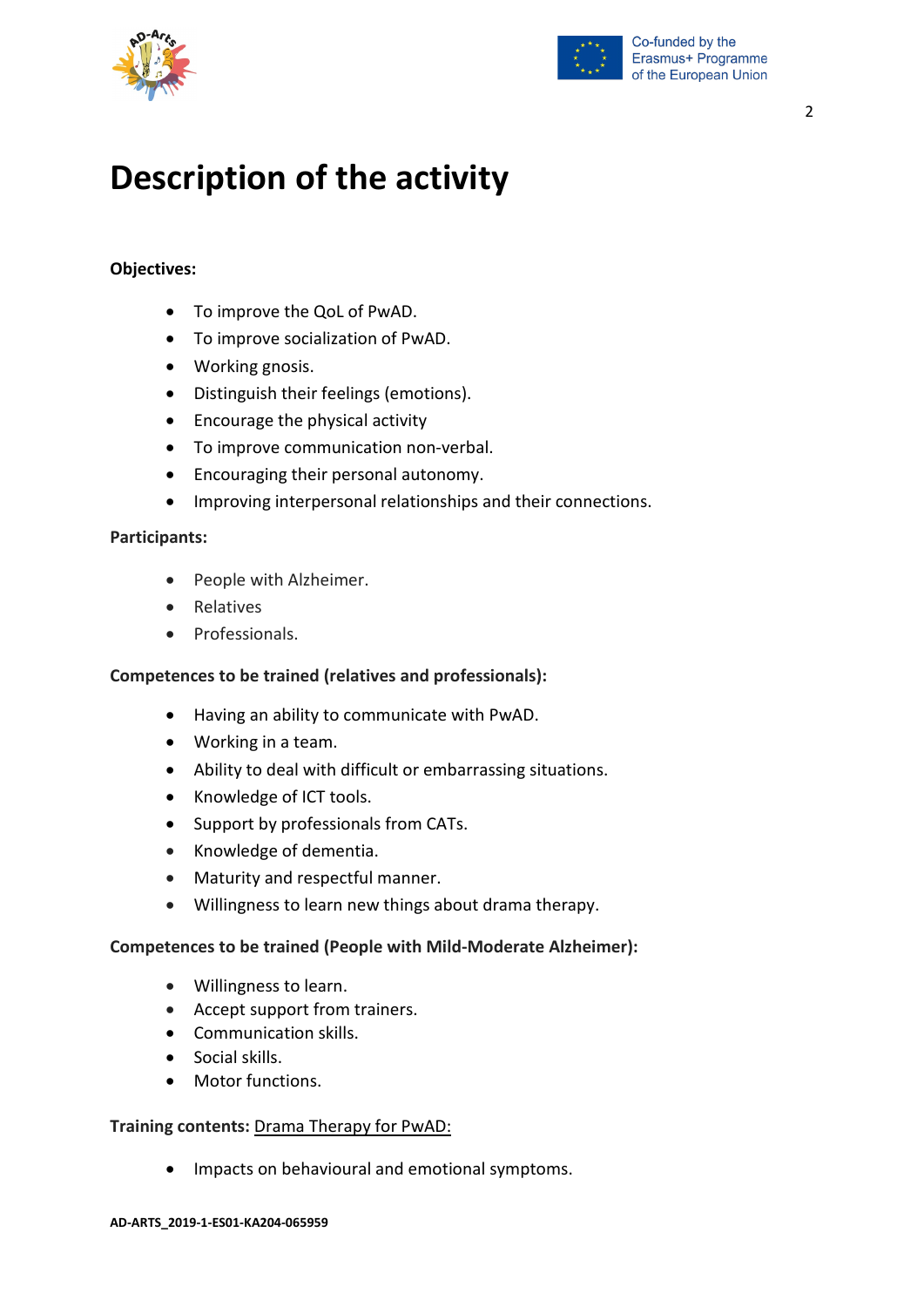



- Main methodologies and tools to use drama as therapy for PwAD.
- Application in domiciliary environments.
- Digital tools to enhance drama therapy.

## **Estimated duration:**

- F2F: 10 hours and 30 minutes
- Online: 4 hours.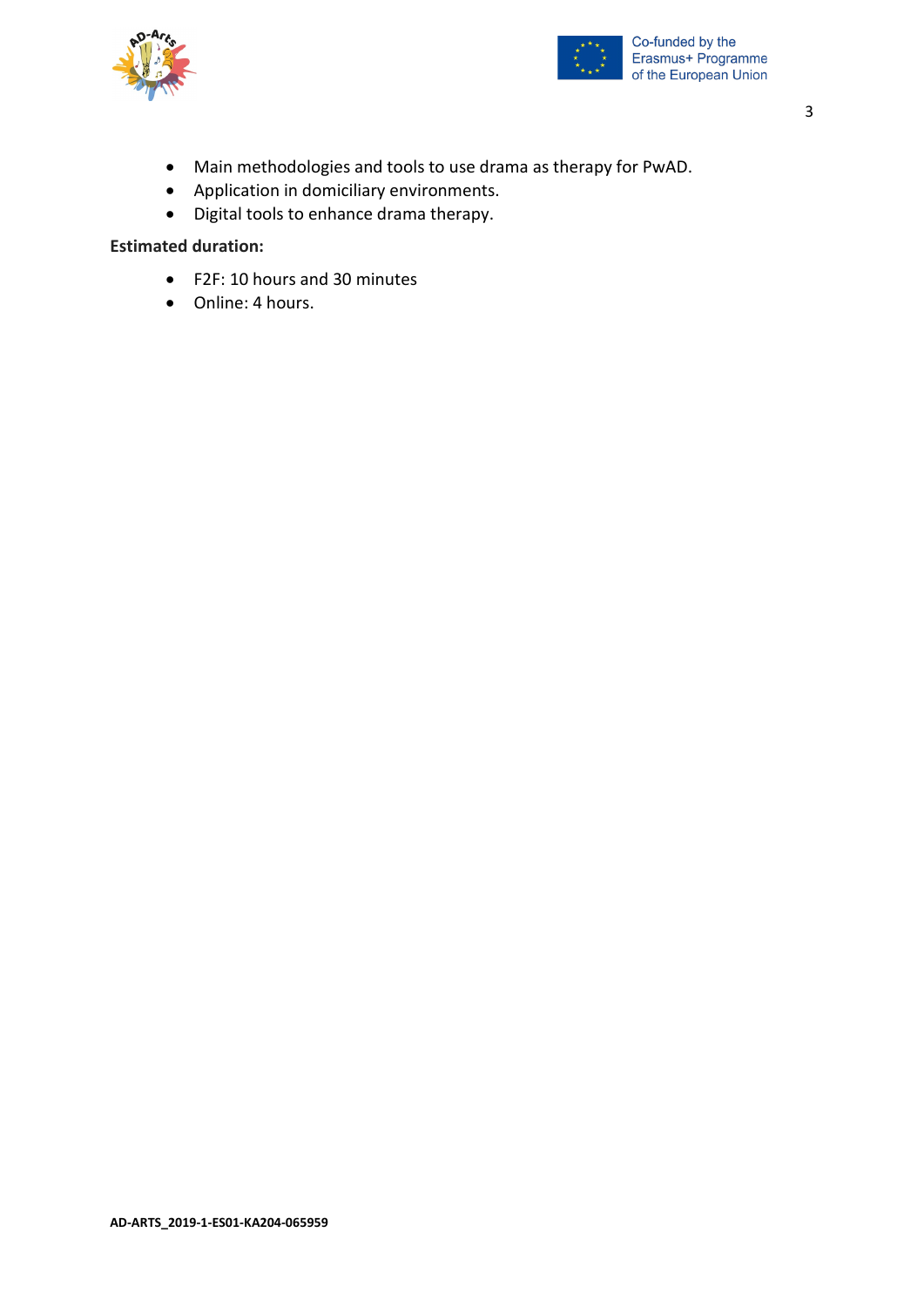



## 4

# **Implementation**

| <b>ACTIONS</b>    | <b>EXPLANATION, TIMING AND RESOURCES NEEDED</b>                                                                                                                                                                                                                                      |
|-------------------|--------------------------------------------------------------------------------------------------------------------------------------------------------------------------------------------------------------------------------------------------------------------------------------|
| <b>F2F/ONLINE</b> |                                                                                                                                                                                                                                                                                      |
| Opening           | First of all professional/relative should read guidelines for<br>trainers:                                                                                                                                                                                                           |
|                   | How to make PwAD cooperate in a Group Dynamic.                                                                                                                                                                                                                                       |
|                   | Some ideas on how to prepare the action(s).                                                                                                                                                                                                                                          |
|                   | How to communicate with PwAD.                                                                                                                                                                                                                                                        |
|                   | After that professional/relative starts the activity asking<br>users what the title of the activity evokes or reminds them<br>(an expression, a play, a writer, etc) or what they think the<br>activity is about after that carrying out an introduction<br>explaining the activity. |
|                   | The activity consists in creating the characters of a show.<br>Professional/relative could tell a short story and they should<br>define the characters of the story or they can create a short<br>show and decide the characters of the show using <i>draw</i><br>cartoons 2 app.    |
|                   | Timing: 90 minutes (40 minutes to read the guidelines and 50<br>minutes to use the app).                                                                                                                                                                                             |
|                   | <b>Training Materials and resources:</b>                                                                                                                                                                                                                                             |
|                   | Guidelines for trainers: how to make PwAD to<br>cooperate in a Group Dynamic.                                                                                                                                                                                                        |
|                   | Guidelines for trainers: Some ideas on how to prepare<br>٠<br>the action(s).                                                                                                                                                                                                         |
|                   | Guidelines for trainers how to communicate with<br>٠<br>PwAD.                                                                                                                                                                                                                        |
|                   | Laptop/computer.                                                                                                                                                                                                                                                                     |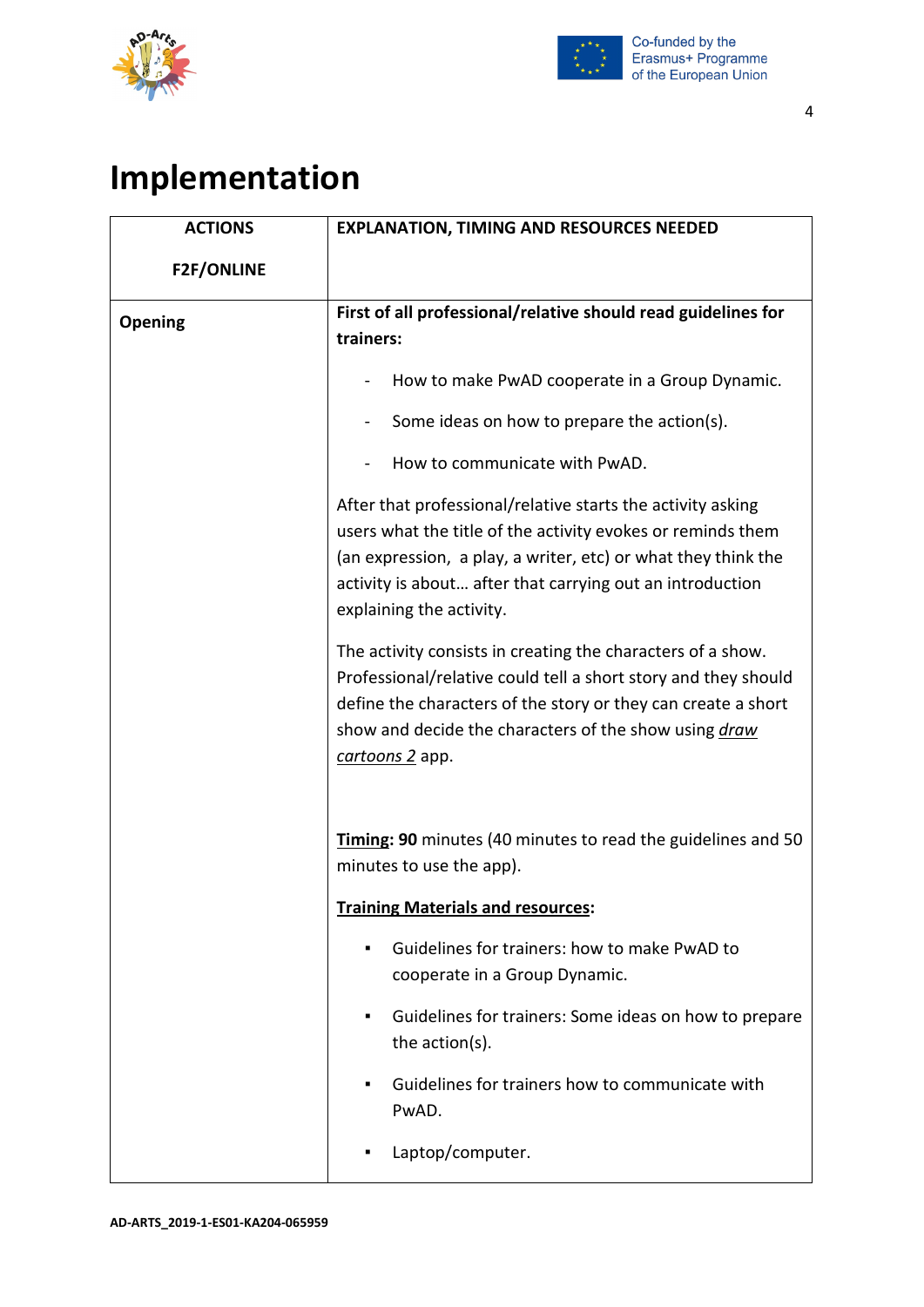



|                               | Draw Cartoons 2. (guidelines for trainers how to use<br>٠<br>it)                                                                                                      |
|-------------------------------|-----------------------------------------------------------------------------------------------------------------------------------------------------------------------|
| the<br>GD.<br><b>Defining</b> | <b>Explanation (what to do)</b>                                                                                                                                       |
| characters of the show.       | ❖ Looking for the characters.                                                                                                                                         |
|                               | This task could carry out answering the next questions:                                                                                                               |
|                               | How many characters does the show need?                                                                                                                               |
|                               | Who is/are the character/s? Man or woman? (See<br>template defining the characters).                                                                                  |
|                               | Professionals can use Cribble: kids book maker to draw the<br>character/s.                                                                                            |
|                               | <b>Timing:</b> 100 minutes (40 minutes with users and 60 minutes<br>to prepare everything before and after the task finishes).                                        |
|                               | <b>Training Materials and resources:</b>                                                                                                                              |
|                               | Laptop/computer.                                                                                                                                                      |
|                               | Template: Defining the characters.                                                                                                                                    |
|                               | Guidelines for trainers: how to use Cribble: kids book<br>maker.                                                                                                      |
|                               | Appearance of the character/s.<br>❖                                                                                                                                   |
|                               | This task carries out filling in the template of the characters.                                                                                                      |
|                               | Professional/relative asks PwAD about the<br>character/s. Professional/relative asks PwAD for<br>adjectives to describe the personality (see a list of<br>adjectives) |
|                               | What does she/he look like? (see template defining<br>the characters)                                                                                                 |
|                               | Professionals can use <i>Dollify</i> app or comic+meme creator app<br>to create the character/s.                                                                      |
|                               |                                                                                                                                                                       |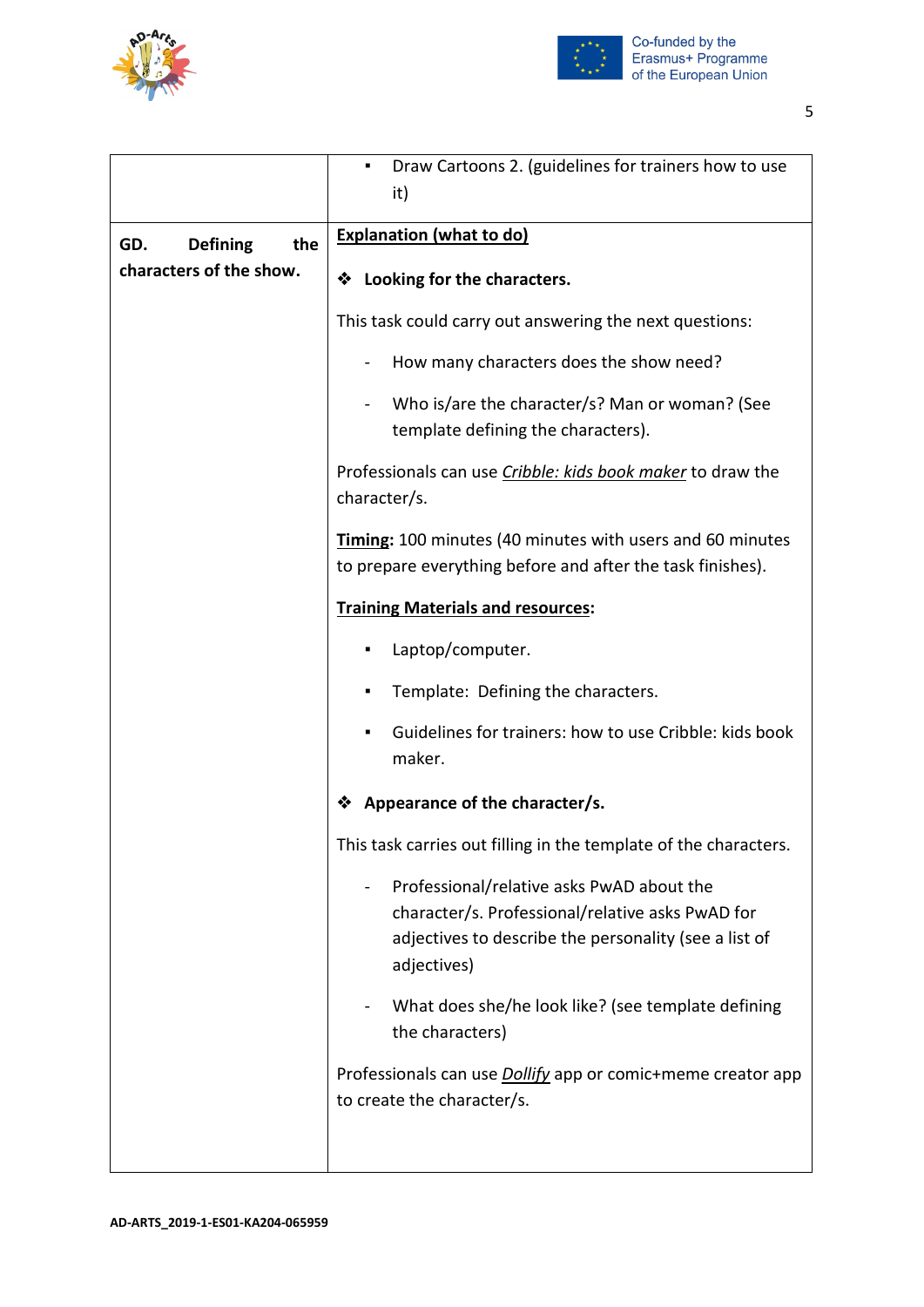



|                                   | Timing: 140 minutes (50 minutes with users and 90 minutes                                                                     |
|-----------------------------------|-------------------------------------------------------------------------------------------------------------------------------|
|                                   | to prepare everything before and after the task finishes).                                                                    |
|                                   | <b>Training Materials and resources:</b>                                                                                      |
|                                   | Laptop/computer.                                                                                                              |
|                                   | Template: Defining the characters.                                                                                            |
|                                   | List of adjectives of appearance.<br>٠                                                                                        |
|                                   | Guidelines for trainers: how to use Dollify app.<br>п                                                                         |
|                                   | Guidelines for trainers: how to use comic+meme<br>creator app.                                                                |
|                                   | The personality                                                                                                               |
|                                   | Professional/relative asks PwAD for adjectives to<br>describe the personality (see a list of adjectives)                      |
|                                   | Happy, self-confident, sympathetic, shy and quiet, etc<br>(see template defining the characters).                             |
|                                   | <b>Timing:</b> 60 minutes (50 minutes with users and 10 minutes to<br>prepare everything before and after the task finishes). |
|                                   | <b>Training Materials and resources:</b>                                                                                      |
|                                   | Laptop/computer.                                                                                                              |
|                                   | List of adjectives of personality<br>п                                                                                        |
|                                   | Template: Defining the characters.<br>٠                                                                                       |
| PA. Developing the texts          | <b>Explanation (what to do)</b>                                                                                               |
| of the characters in the<br>show. | About the show<br>❖                                                                                                           |
|                                   | Professional/relative explains to them (or reminds<br>them) the story of the show again.                                      |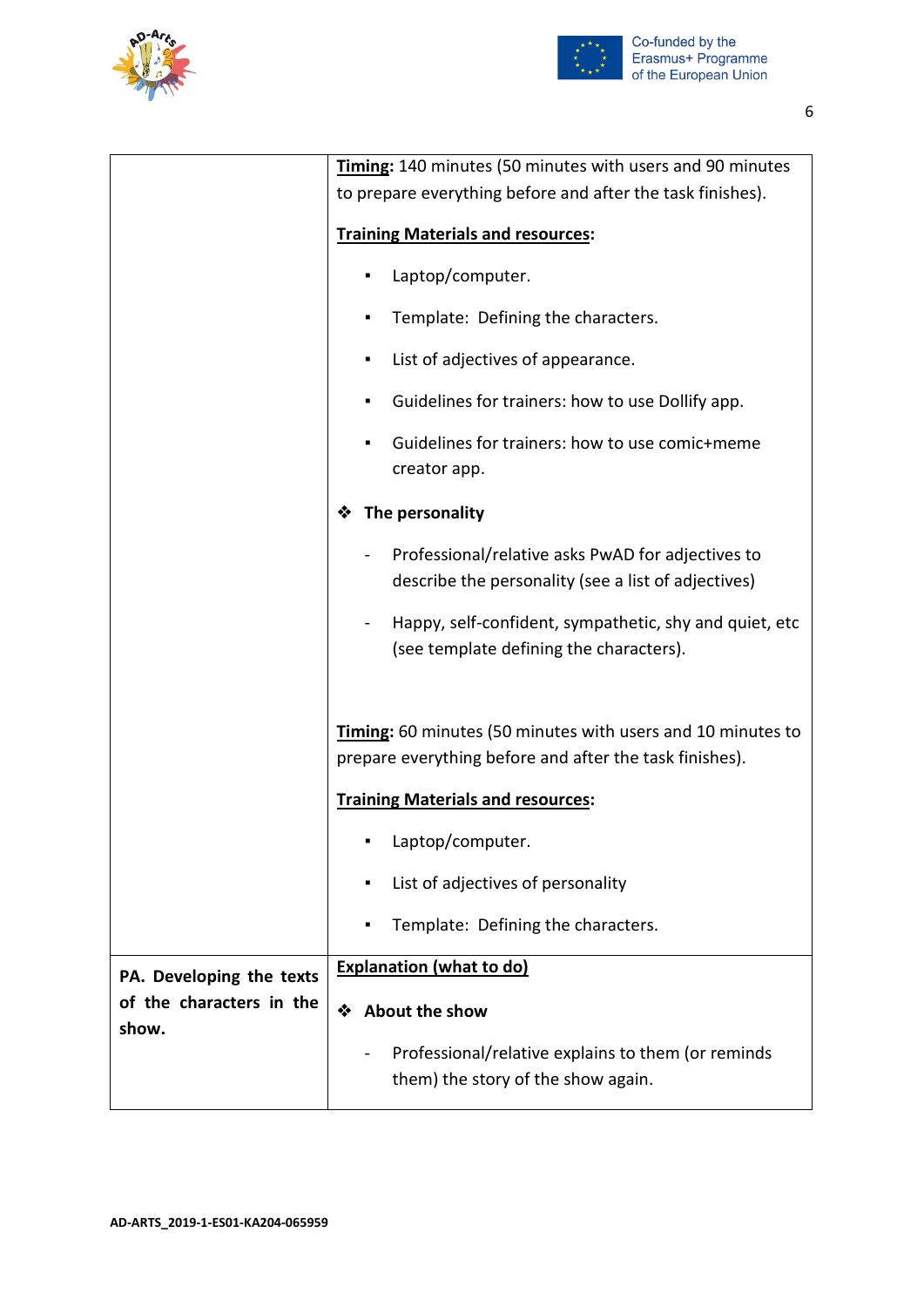



| They could watch it on the laptop/computer if the                                                                             |
|-------------------------------------------------------------------------------------------------------------------------------|
| professional created a short story/show using Draw cartoons                                                                   |
| $\frac{2}{ }$ app.                                                                                                            |
| Timing: 30 minutes (20 minutes with users and 10 minutes to                                                                   |
| prepare everything before and after the task finishes).                                                                       |
|                                                                                                                               |
| <b>Training Materials and resources:</b>                                                                                      |
| Laptop/computer.<br>٠                                                                                                         |
| An example of a story created with the App Draw<br>Cartoons <sub>2</sub>                                                      |
| Draw cartoons 2 app.                                                                                                          |
| <b>About the characters</b><br>❖                                                                                              |
| PwAD remembers the characters that they have                                                                                  |
| defined above (Cards of the characters). They talk                                                                            |
| about them.                                                                                                                   |
| <b>Timing:</b> 40 minutes (30 minutes with users and 10 minutes to<br>prepare everything before and after the task finishes). |
| <b>Training Materials and resources:</b>                                                                                      |
| Laptop/computer.<br>٠                                                                                                         |
| Card(s) of an already made character.                                                                                         |
| Pictures of the characters.                                                                                                   |
| Dollify or comic+meme creator apps.                                                                                           |
| The texts<br>❖                                                                                                                |
| Professional/relative explains to PwAD that they need                                                                         |
| to write some sentences for characters. Professional                                                                          |
| tells them an example.                                                                                                        |
| Timing: 20 minutes (for professional/relative 15 minutes to                                                                   |
| prepare everything before and after the task finishes).                                                                       |
|                                                                                                                               |
| <b>Training Materials and resources:</b>                                                                                      |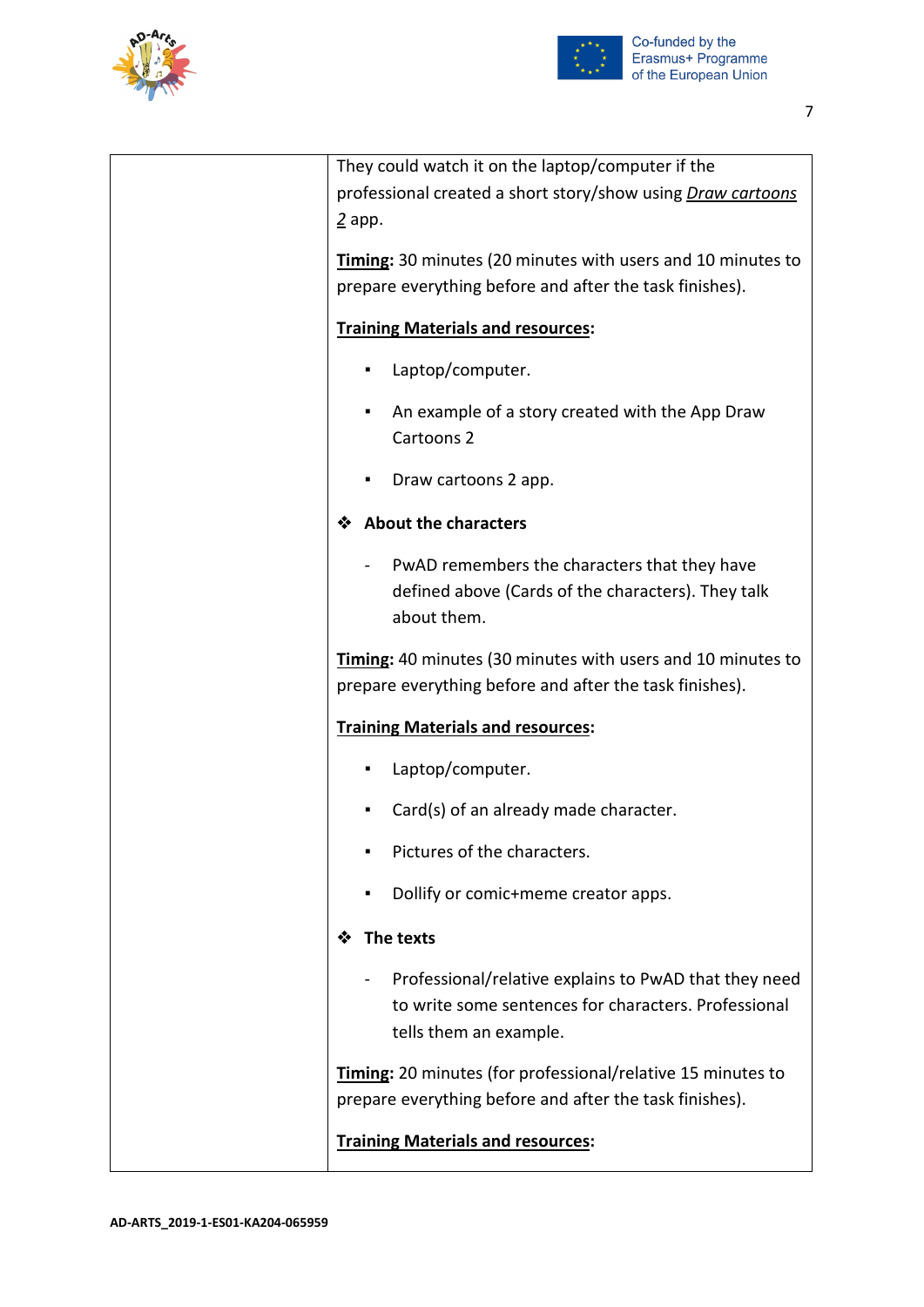



|                           | Laptop/computer.<br>٠                                                                                                                                         |
|---------------------------|---------------------------------------------------------------------------------------------------------------------------------------------------------------|
|                           | Card(s) of a character.                                                                                                                                       |
|                           | Pictures of the characters.                                                                                                                                   |
|                           | <b>Speech bubbles</b><br>❖                                                                                                                                    |
|                           | Professionals show some pictures of the characters<br>like a "comic" and they can write in the speech<br>bubbles the texts.                                   |
|                           | Timing: 60 minutes (50 minutes with users and 10 minutes to<br>prepare everything before and after the task finishes).                                        |
|                           | <b>Training Materials and resources:</b>                                                                                                                      |
|                           | Laptop/computer.                                                                                                                                              |
|                           | Card(s) of a character.                                                                                                                                       |
|                           | Pictures of the characters.                                                                                                                                   |
|                           | Template: Pictures of characters with speech bubbles.                                                                                                         |
| <b>EA. Rehearsing the</b> | <b>Explanation (what to do)</b>                                                                                                                               |
| characters.               | Before starting professional/relative prints the documents (if<br>applicable) or projects the story and characters so PwAD can<br>see and read the sentences. |
|                           | Choosing the character.<br>❖                                                                                                                                  |
|                           | PwD should choose a character to read her/his text<br>during the story.                                                                                       |
|                           | Timing: 60 minutes (45 minutes with users and 15 minutes to<br>prepare everything before and after the action finishes).                                      |
|                           | <b>Training Materials and resources:</b>                                                                                                                      |
|                           | Laptop/computer.                                                                                                                                              |
|                           | The order.<br>❖                                                                                                                                               |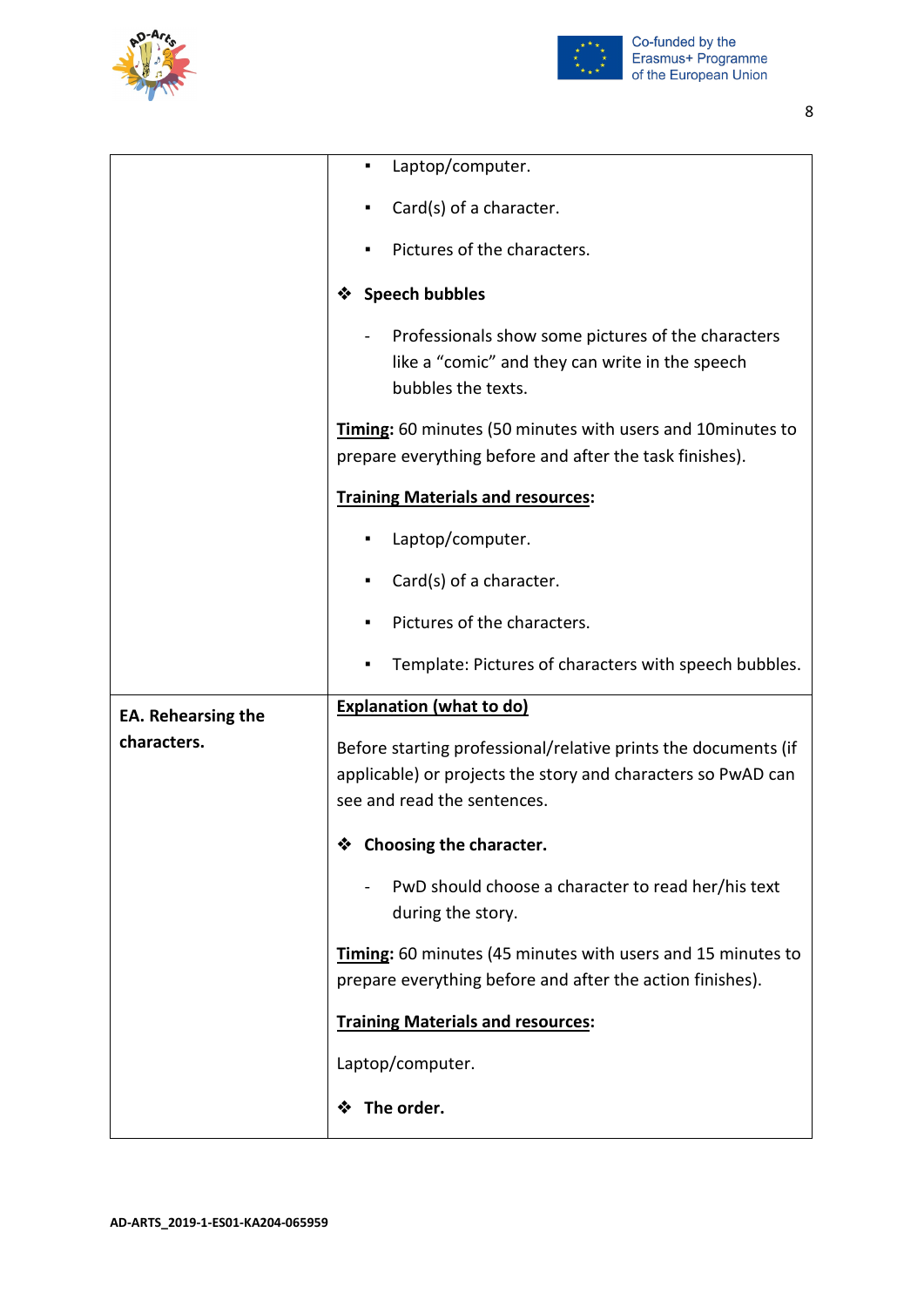



| Professional/relative helps them to order the                                                                                   |
|---------------------------------------------------------------------------------------------------------------------------------|
| characters, for example telling them the position (a                                                                            |
| number?)                                                                                                                        |
| <b>Timing:</b> 50 minutes (40 minutes with users and 10 minutes to                                                              |
| prepare everything before and after the action finishes).                                                                       |
|                                                                                                                                 |
| <b>Training Materials and resources:</b>                                                                                        |
| Laptop/computer.                                                                                                                |
| ❖ The first reading                                                                                                             |
| Once everyone knows the position they read the text<br>once.                                                                    |
|                                                                                                                                 |
| <b>Timing:</b> 50 minutes (40 minutes with users and 10 minutes to<br>prepare everything before and after the action finishes). |
|                                                                                                                                 |
| <b>Training Materials and resources:</b>                                                                                        |
| Laptop/computer.                                                                                                                |
| The first rehearsal<br>❖                                                                                                        |
| Professional explains to them that they are going to<br>read the story several times.                                           |
| Once a professional/relative notices that PwAD knows<br>their position and reads without stopping.                              |
| <b>Timing:</b> 60 minutes (50 minutes with users and 10 minutes to<br>prepare everything before and after the action finishes). |
| <b>Training Materials and resources:</b>                                                                                        |
| Laptop/computer.                                                                                                                |
| The following rehearsals<br>❖                                                                                                   |
| This part is important because they have to perform<br>the character he/she has chosen.                                         |
| Timing: 60 minutes (50 minutes with users and 10 minutes to<br>prepare everything before and after the action finishes).        |
|                                                                                                                                 |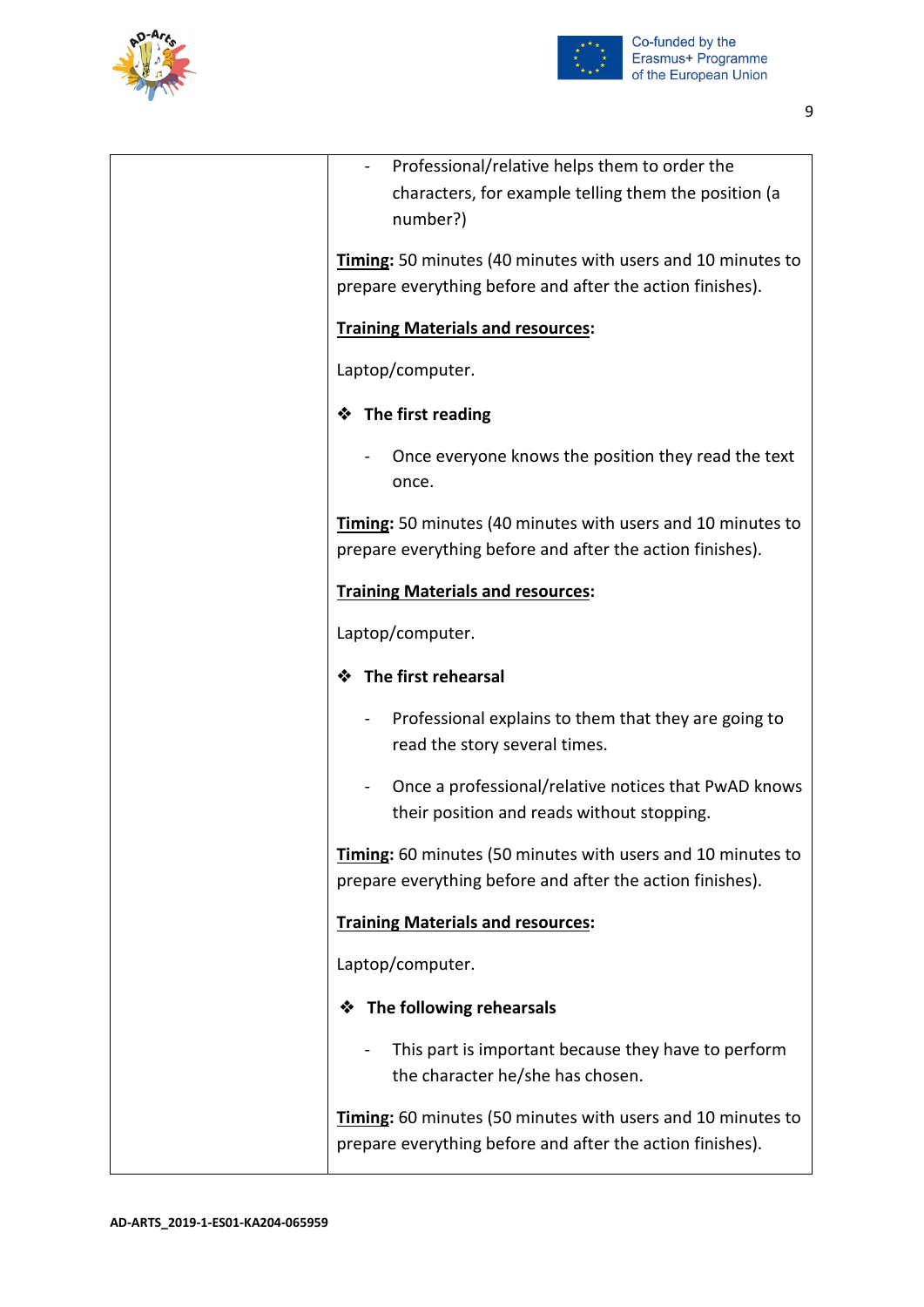



|                                                                          | <b>Training Materials and resources:</b>                                                                                                                                                                                                                                                                                                                                                                                                                                                                     |
|--------------------------------------------------------------------------|--------------------------------------------------------------------------------------------------------------------------------------------------------------------------------------------------------------------------------------------------------------------------------------------------------------------------------------------------------------------------------------------------------------------------------------------------------------------------------------------------------------|
|                                                                          | Laptop/computer.                                                                                                                                                                                                                                                                                                                                                                                                                                                                                             |
| EA. ICTs or Apps that can<br>help<br>develop<br>the<br>to<br>characters. | There are several apps for both Android and iOS which can<br>support the implementation of this experiential activity. The<br>main purpose is to create, so the PwAD can decide how the<br>character should look like, what he/she can do or say.<br>Unfortunately there is no single app which covers all the<br>items of the proposed activity, therefore the<br>professional/relative should choose beforehand what app<br>would be best suited for each activity and the characteristics<br>of the PwAD. |
|                                                                          | Comic & Meme creator.                                                                                                                                                                                                                                                                                                                                                                                                                                                                                        |
|                                                                          | Comic & Meme Creator is an app to create action characters,<br>although it is more dedicated to a very fun visual and graphic<br>environment. And, in its system there are more than 50<br>characters characteristic of giants like Marvel or DC and you<br>can select them to design your own story where they are the<br>protagonists.                                                                                                                                                                     |
|                                                                          | <b>Dollify</b>                                                                                                                                                                                                                                                                                                                                                                                                                                                                                               |
|                                                                          | This app allows you to create avatars and characters in a very<br>complete way, because you can customize even the smallest<br>detail. If you need a visual inspiration to start writing the<br>details about a character that you are developing, then this<br>application could be a proposal in your favor, due to all its<br>functions.                                                                                                                                                                  |
|                                                                          | <b>Creative Movie Maker</b>                                                                                                                                                                                                                                                                                                                                                                                                                                                                                  |
|                                                                          | This app allows creating tales and stories using several<br>characters and music. The tale can be recorded as a movie<br>and displayed. Use with caution as there are some technical<br>issues reported by the users.                                                                                                                                                                                                                                                                                        |
|                                                                          | Cribble: kids book maker                                                                                                                                                                                                                                                                                                                                                                                                                                                                                     |
|                                                                          | Allows you to draw characters and scenarios directly from<br>the mobile device screen. This option joins the ability to add                                                                                                                                                                                                                                                                                                                                                                                  |